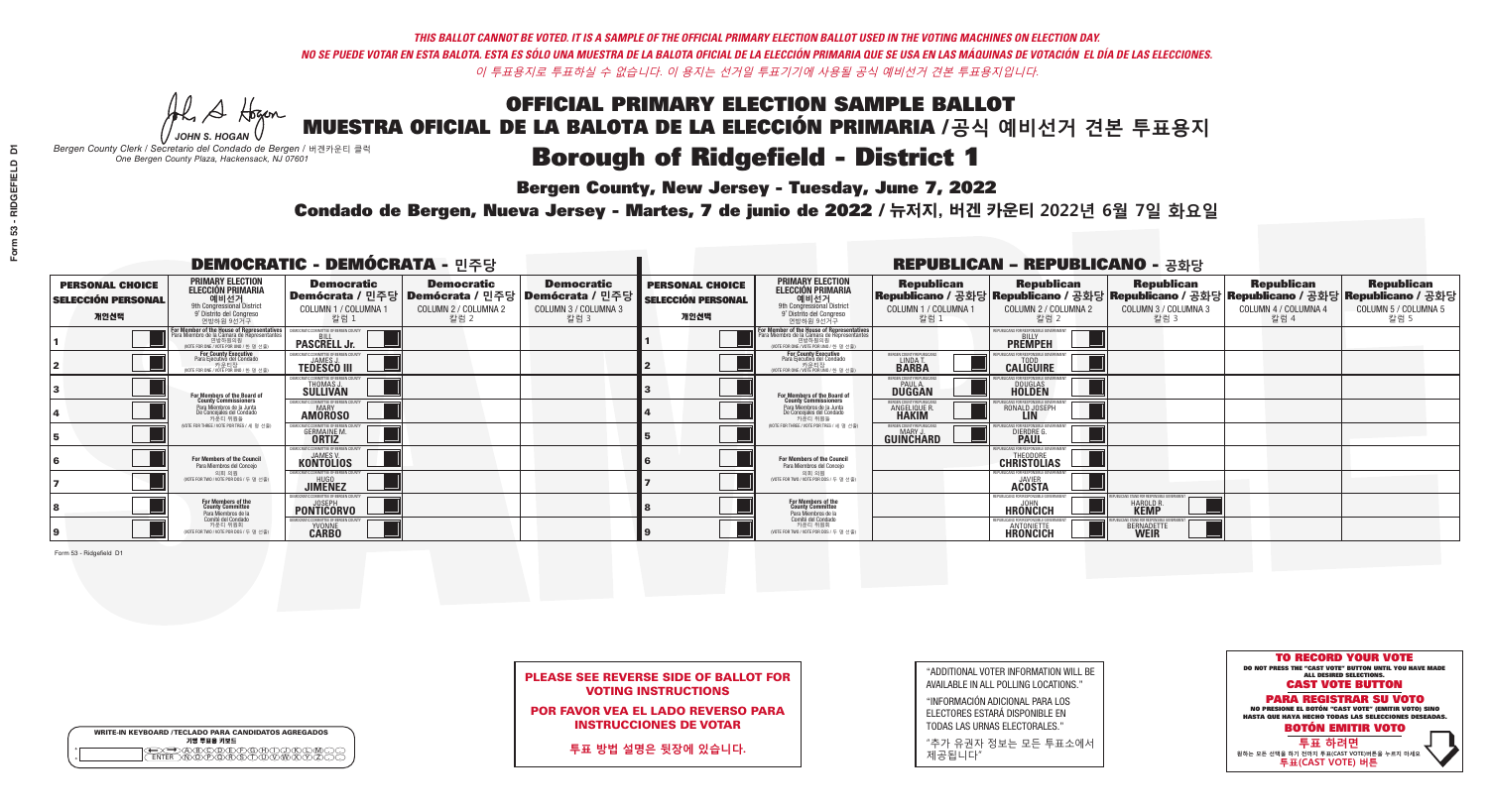A Hogen

**Bergen County, New Jersey - Tuesday, June 7, 2022** 

| <b>WRITE-IN KEYBOARD /TECLADO PARA CANDIDATOS AGREGADOS</b><br>기명 투표용 키보드 |
|---------------------------------------------------------------------------|
| ABODE/POH/L<br>\ <b>Ñ@@@@</b> @@@@                                        |

*JOHN S. HOGAN Bergen County Clerk / Secretario del Condado de Bergen /* 버겐카운티 클럭 *One Bergen County Plaza, Hackensack, NJ 07601*



PLEASE SEE REVERSE SIDE OF BALLOT FOR VOTING INSTRUCTIONS

POR FAVOR VEA EL LADO REVERSO PARA INSTRUCCIONES DE VOTAR

**투표 방법 설명은 뒷장에 있습니다.**

"ADDITIONAL VOTER INFORMATION WILL BE AVAILABLE IN ALL POLLING LOCATIONS."

"INFORMACIÓN ADICIONAL PARA LOS ELECTORES ESTARÁ DISPONIBLE EN TODAS LAS URNAS ELECTORALES."

"추가 유권자 정보는 모든 투표소에서 제공됩니다"

Condado de Bergen, Nueva Jersey - Martes, 7 de junio de 2022 / 뉴저지, 버겐 카운티 2022년 6월 7일 화요일 *One Bergen County Plaza, Hackensack, NJ 07601*

|                                                             |                                                                                                                                               | <b>DEMOCRATIC - DEMÓCRATA - 민주당</b>                         |                                                   |                                                                                                              |                                                             | <b>REPUBLICAN - REPUBLICANO - 공화당</b>                                                                                                                 |                                                           |                                                        |                                                                                                                                                |                                                   |                                                   |
|-------------------------------------------------------------|-----------------------------------------------------------------------------------------------------------------------------------------------|-------------------------------------------------------------|---------------------------------------------------|--------------------------------------------------------------------------------------------------------------|-------------------------------------------------------------|-------------------------------------------------------------------------------------------------------------------------------------------------------|-----------------------------------------------------------|--------------------------------------------------------|------------------------------------------------------------------------------------------------------------------------------------------------|---------------------------------------------------|---------------------------------------------------|
| <b>PERSONAL CHOICE</b><br><b>SELECCIÓN PERSONAL</b><br>개인선택 | <b>PRIMARY ELECTION</b><br><b>ELECCIÓN PRIMARIA</b><br>예비선거<br>애비선거<br>9° Distrito del Congreso<br>연방하원 9선거구                                  | <b>Democratic</b><br>COLUMN 1 / COLUMNA ·<br>칼럼 :           | <b>Democratic</b><br>COLUMN 2 / COLUMNA 2<br>칼럼 2 | <b>Democratic</b><br>  Demócrata / 민주당   Demócrata / 민주당   Demócrata / 민주당  <br>COLUMN 3 / COLUMNA 3<br>칼럼 3 | <b>PERSONAL CHOICE</b><br><b>SELECCIÓN PERSONAL</b><br>개인선택 | <b>PRIMARY ELECTION</b><br>ELECCIÓN PRIMARIA<br>9th Congressional District<br>9° Distrito del Congreso<br>연방하워 9선거구                                   | <b>Republican</b><br>COLUMN 1 / COLUMNA 1<br>칼럼 1         | <b>Republican</b><br>COLUMN 2 / COLUMNA 2<br>·칼럼 2     | <b>Republican</b><br>Republicano / 공화당 Republicano / 공화당 Republicano / 공화당 Republicano / 공화당 Republicano / 공화당<br>COLUMN 3 / COLUMNA 3<br>칼럼 3 | <b>Republican</b><br>COLUMN 4 / COLUMNA 4<br>칼럼 4 | <b>Republican</b><br>COLUMN 5 / COLUMNA 5<br>칼럼 5 |
|                                                             | For Member of the House of Representatives<br>Para Miembro de la Cámara de Representantes<br>연방하원의원<br>(VOTE FOR ONE / VOTE POR UNO / 한 명 선출) | EMOCRATIC COMMITTEE OF BERGEN COUNT<br><b>PASCRELL Jr.</b>  |                                                   |                                                                                                              |                                                             | <b>For Member of the House of Representatives<br/>Para Miembro de la Cámara de Representantes</b><br>연방하원의원<br>(VOTE FOR ONE / VOTE POR UNO / 한 명 선출) |                                                           | EPUBLICANS FOR RESPONSIBLE GOVERNMEN<br><b>PREMPEH</b> |                                                                                                                                                |                                                   |                                                   |
|                                                             | <b>For County Executive</b><br>Para Ejecutivo del Condado<br>기운티장<br>(VOTE FOR ONE / VOTE POR UNO / 한 명 선출)                                   | EMOCRATIC COMMITTEE OF BERGEN COUNTY<br><b>TEDESCO III</b>  |                                                   |                                                                                                              |                                                             | For County Executive<br>Para Ejecutivo del Condado<br>, 카운티장<br>(VOTE FOR ONE / VOTE POR UNO / 한 명 선출                                                 | BERGEN COUNTY REPUBLICANS<br>LINDAT.                      | <b>CALIGUIRE</b>                                       |                                                                                                                                                |                                                   |                                                   |
|                                                             | For Members of the Board of<br>County Commissioners                                                                                           | MOCRATIC COMMITTEE OF BERGEN CI<br>THOMAS J.                |                                                   |                                                                                                              |                                                             | For Members of the Board of<br>County Commissioners                                                                                                   | RGEN COUNTY REPUBLICAN<br><b>PAUL A.</b><br><b>DUGGAN</b> | <b>DOUGLAS</b><br><b>HOLDEN</b>                        |                                                                                                                                                |                                                   |                                                   |
|                                                             | Para Miembros de la Junta<br>De Concejales del Condado<br>카우티 위원들                                                                             | MOCRATIC COMMITTEE OF BERGEN COUNT:<br><b>AMOROSO</b>       |                                                   |                                                                                                              |                                                             | Para Miembros de la Junta<br>De Concejales del Condado<br>카우티 위원들                                                                                     | <b>RGEN COUNTY REPUBLICAN</b><br><b>ANGELIQUE F</b>       | RONALD JOSEPH                                          |                                                                                                                                                |                                                   |                                                   |
|                                                             | NOTE FOR THREE / VOTE POR TRES / 세 명 선출)                                                                                                      | <b>GERMAINE M</b><br><b>ORTIZ</b>                           |                                                   |                                                                                                              |                                                             | NOTE FOR THREE / VOTE POR TRES / 세 명 선출                                                                                                               | ERGEN COUNTY REPUBLICANS<br>GUINCHARD                     | <b>DIERDRE</b>                                         |                                                                                                                                                |                                                   |                                                   |
|                                                             | For Members of the Council<br>Para Miembros del Conceio                                                                                       | <b>KONTOLIOS</b>                                            |                                                   |                                                                                                              |                                                             | <b>For Members of the Council</b><br>Para Miembros del Concejo                                                                                        |                                                           | <b>CHRISTOLIAS</b>                                     |                                                                                                                                                |                                                   |                                                   |
|                                                             | 의회 의원<br>NOTE FOR TWO / VOTE POR DOS / 두 명 선출)                                                                                                | MOCRATIC COMMITTEE OF BERGEN COUNT:<br><b>JIMENEZ</b>       |                                                   |                                                                                                              |                                                             | 의회 의원<br>WOTE FOR TWO / VOTE POR DOS / 두 명 선출)                                                                                                        |                                                           | EPUBLICANS FOR RESPONSIBLE GOVERNMEN<br><b>ACOSTA</b>  |                                                                                                                                                |                                                   |                                                   |
|                                                             | For Members of the<br>County Committee<br>Para Miembros de la<br>Comité del Condado                                                           | TIC COMMITTEE OF BERGEN CI<br><b>WILLIAM</b><br><b>PYCH</b> |                                                   |                                                                                                              |                                                             | For Members of the<br>County Committee<br>Para Miembros de la<br>Comité del Condado                                                                   |                                                           | FPUBLICANS FOR RESPONSIBLE<br><b>DUSTIN</b>            | <b>WARREN N.</b><br><b>VINCENTZ</b>                                                                                                            |                                                   |                                                   |
|                                                             | 카운티 위원회<br>VOTE FOR TWO / VOTE POR DOS / 두 명 선출)                                                                                              | CRATIC COMMITTEE OF BERGEN COUNT<br><b>LAUREN</b>           |                                                   |                                                                                                              |                                                             | 카운티 위원회<br>WOTE FOR TWO / VOTE POR DOS / 두 명 선출)                                                                                                      |                                                           | REPUBLICANS FOR RESPONSIBLE GO!<br><b>URGO</b>         | <b>MELINDA</b><br><b>MARANO</b>                                                                                                                |                                                   |                                                   |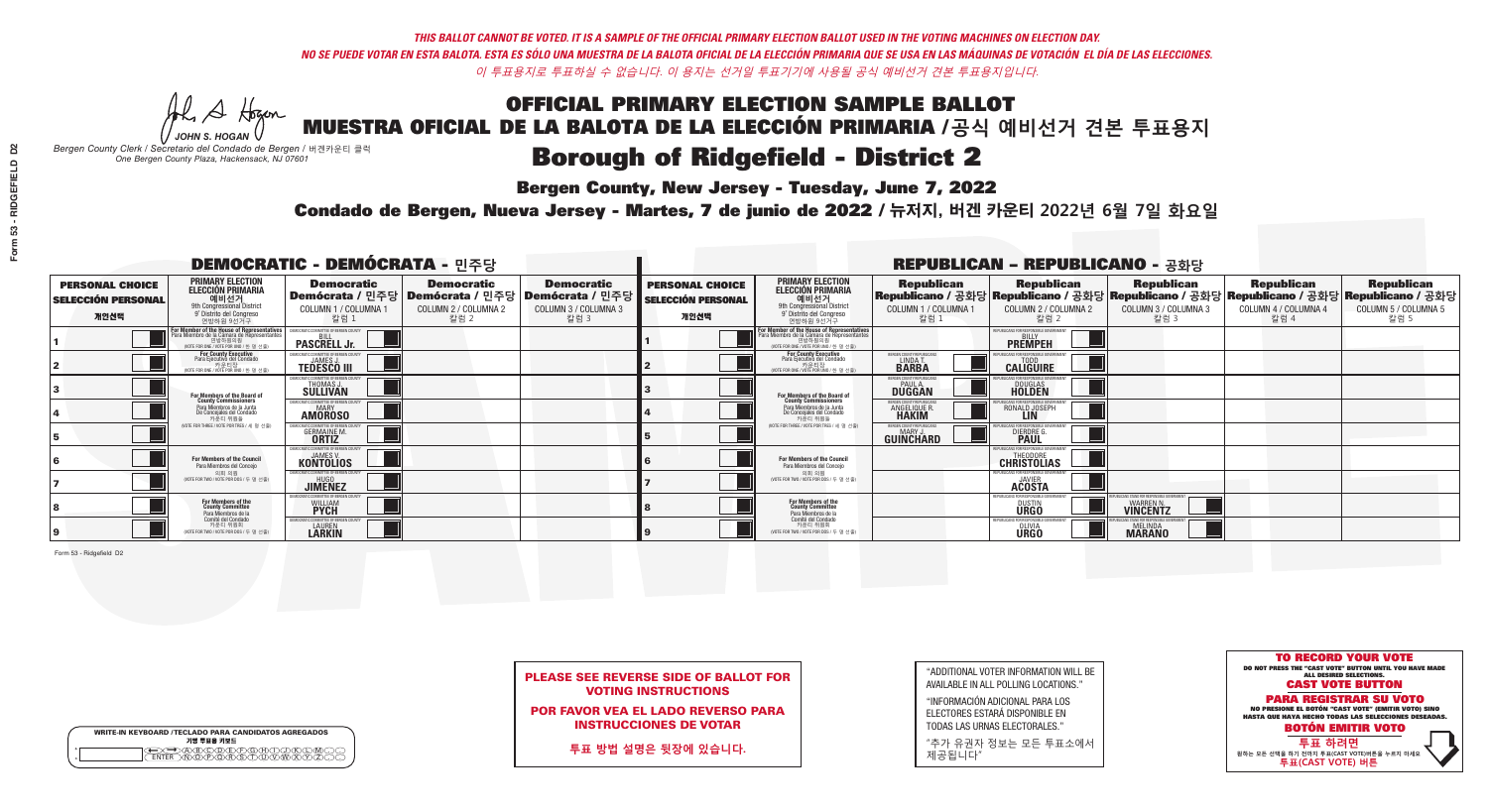A Hogen

**Bergen County, New Jersey - Tuesday, June 7, 2022** 

| <b>WRITE-IN KEYBOARD /TECLADO PARA CANDIDATOS AGREGADOS</b><br>기명 투표용 키보드 |
|---------------------------------------------------------------------------|
| .)(B)C)(D)(E)(F)(G)(H)(T)(<br><u>እቅነሽነጅ የአገ</u>                           |

*JOHN S. HOGAN Bergen County Clerk / Secretario del Condado de Bergen /* 버겐카운티 클럭 *One Bergen County Plaza, Hackensack, NJ 07601*

> TO RECORD YOUR VOTE DO NOT PRESS THE "CAST VOTE" BUTTON UNTIL YOU HAVE MADE ALL DESIRED SELECTIONS. CAST VOTE BUTTON PARA REGISTRAR SU VOTO NO PRESIONE EL BOTÓN "CAST VOTE" (EMITIR VOTO) SINO HASTA QUE HAYA HECHO TODAS LAS SELECCIONES DESEADAS. BOTÓN EMITIR VOTO **투표 하려면 원하는 모든 선택을 하기 전까지 투표(CAST VOTE)버튼을 누르지 마세요 투표(CAST VOTE) 버튼**

PLEASE SEE REVERSE SIDE OF BALLOT FOR VOTING INSTRUCTIONS

POR FAVOR VEA EL LADO REVERSO PARA INSTRUCCIONES DE VOTAR

**투표 방법 설명은 뒷장에 있습니다.**

"ADDITIONAL VOTER INFORMATION WILL BE AVAILABLE IN ALL POLLING LOCATIONS."

"INFORMACIÓN ADICIONAL PARA LOS ELECTORES ESTARÁ DISPONIBLE EN TODAS LAS URNAS ELECTORALES."

"추가 유권자 정보는 모든 투표소에서 제공됩니다"

Condado de Bergen, Nueva Jersey - Martes, 7 de junio de 2022 / 뉴저지, 버겐 카운티 2022년 6월 7일 화요일 *One Bergen County Plaza, Hackensack, NJ 07601*

|                                                             |                                                                                                                                               | <b>DEMOCRATIC - DEMÓCRATA - 민주당</b>                                                   |                                                   |                                                                          | <b>REPUBLICAN - REPUBLICANO - 공화당</b>                       |                                                                                                                                              |                                                           |                                                        |                                                                                                                                                |                                                   |                                                   |
|-------------------------------------------------------------|-----------------------------------------------------------------------------------------------------------------------------------------------|---------------------------------------------------------------------------------------|---------------------------------------------------|--------------------------------------------------------------------------|-------------------------------------------------------------|----------------------------------------------------------------------------------------------------------------------------------------------|-----------------------------------------------------------|--------------------------------------------------------|------------------------------------------------------------------------------------------------------------------------------------------------|---------------------------------------------------|---------------------------------------------------|
| <b>PERSONAL CHOICE</b><br><b>SELECCIÓN PERSONAL</b><br>개인선택 | <b>PRIMARY ELECTION</b><br><b>ELECCIÓN PRIMARIA</b><br>예비선거<br>애 Gongressional District<br>9° Distrito del Congreso<br>연방하원 9선거구              | <b>Democratic</b><br>│Demócrata / 민주당│Demócrata / 민주당<br>COLUMN 1 / COLUMNA 1<br>칼럼 1 | <b>Democratic</b><br>COLUMN 2 / COLUMNA 2<br>칼럼 2 | <b>Democratic</b><br>; Demócrata / 민주당 /<br>COLUMN 3 / COLUMNA 3<br>칼럼 3 | <b>PERSONAL CHOICE</b><br><b>SELECCIÓN PERSONAL</b><br>개인선택 | <b>PRIMARY ELECTION</b><br>ELECCIÓN PRIMARIA<br>9th Congressional District<br>9° Distrito del Congreso<br>연방하원 9선거구                          | <b>Republican</b><br>COLUMN 1 / COLUMNA 1<br>칼럼 1         | <b>Republican</b><br>COLUMN 2 / COLUMNA 2<br>칼럼 2      | <b>Republican</b><br>Republicano / 공화당 Republicano / 공화당 Republicano / 공화당 Republicano / 공화당 Republicano / 공화당<br>COLUMN 3 / COLUMNA 3<br>칼럼 3 | <b>Republican</b><br>COLUMN 4 / COLUMNA 4<br>칼럼 4 | <b>Republican</b><br>COLUMN 5 / COLUMNA 5<br>칼럼 5 |
|                                                             | For Member of the House of Representatives<br>Para Miembro de la Cámara de Representantes<br>연방하원의원<br>(VOTE FOR ONE / VOTE POR UNO / 한 명 선출) | DEMOCRATIC COMMITTEE OF BERGEN COUNT<br><b>PASCRELL Jr.</b>                           |                                                   |                                                                          |                                                             | For Member of the House of Representatives<br>Para Miembro de la Cámara de Representantes<br>연방하원의원<br>(VOTE FOR ONE / VOTE POR UNO / 한 명 선출 |                                                           | EPUBLICANS FOR RESPONSIBLE GOVERNMEN<br><b>PREMPEH</b> |                                                                                                                                                |                                                   |                                                   |
|                                                             | <b>For County Executive</b><br>Para Ejecutivo del Condado<br>7 카운티장<br>(VOTE FOR ONE / VOTE POR UNO / 한 명 선출)                                 | DEMOCRATIC COMMITTEE OF BERGEN COUNTY<br><b>TEDESCO III</b>                           |                                                   |                                                                          |                                                             | For County Executive<br>Para Ejecutivo del Condado<br>, 카운티장<br>(VOTE FOR ONE / VOTE POR UNO / 한 명 선출                                        | BERGEN COUNTY REPUBLICANS<br>LINDAT.                      | <b>CALIGUIRE</b>                                       |                                                                                                                                                |                                                   |                                                   |
|                                                             | For Members of the Board of<br>County Commissioners                                                                                           | MOCRATIC COMMITTEE OF BERGEN COUN<br><b>THOMAS J.</b><br><b>SULLIVAN</b>              |                                                   |                                                                          |                                                             | For Members of the Board of<br>County Commissioners                                                                                          | RGEN COUNTY REPUBLICAI<br><b>PAUL A.</b><br><b>DUGGAN</b> | <b>DOUGLAS</b>                                         |                                                                                                                                                |                                                   |                                                   |
|                                                             | Para Miembros de la Junta<br>De Concejales del Condado<br>카우티 위원들                                                                             | MOCRATIC COMMITTEE OF BEBGEN COUNT<br><b>MARY</b><br><b>AMOROSO</b>                   |                                                   |                                                                          |                                                             | Para Miembros de la Junta<br>De Concejales del Condado<br>카운티 위원들                                                                            | <b>RGEN COUNTY REPUBLICAN</b><br><b>ANGELIQUE F</b>       | RONALD JOSEPH                                          |                                                                                                                                                |                                                   |                                                   |
|                                                             | NOTE FOR THREE / VOTE POR TRES / 세 명 서축)                                                                                                      | <b>GERMAINE M</b><br><b>ORTIZ</b>                                                     |                                                   |                                                                          |                                                             | NOTE FOR THREE / VOTE POR TRES / 세 명 선출                                                                                                      | ERGEN COUNTY REPUBLICAN:<br>GUINCHARD                     | <b>DIERDRE</b>                                         |                                                                                                                                                |                                                   |                                                   |
|                                                             | <b>For Members of the Council</b><br>Para Miembros del Conceio                                                                                | <b>KONTOLIOS</b>                                                                      |                                                   |                                                                          |                                                             | <b>For Members of the Council</b><br>Para Miembros del Conceio                                                                               |                                                           | <b>CHRISTOLIAS</b>                                     |                                                                                                                                                |                                                   |                                                   |
|                                                             | 의회 의원<br>NOTE FOR TWO / VOTE POR DOS / 두 명 선출)                                                                                                | EMOCRATIC COMMITTEE OF BERGEN COUNT<br><b>JIMENEZ</b>                                 |                                                   |                                                                          |                                                             | 의회 의원<br>WOTE FOR TWO / VOTE POR DOS / 두 명 선출)                                                                                               |                                                           | PUBLICANS FOR RESPONSIBLE GOVERNMEN<br><b>ACOSTA</b>   |                                                                                                                                                |                                                   |                                                   |
|                                                             | For Members of the<br>County Committee<br>Para Miembros de la<br>Comité del Condado                                                           | IOCRATIC COMMITTEE OF BERGEN COUNT<br>CRAIG<br><b>DORSETT</b>                         |                                                   |                                                                          |                                                             | For Members of the<br>County Committee<br>Para Miembros de la<br>Comité del Condado                                                          |                                                           | REPUBLICANS FOR RESPONSIBLE GI<br><b>RAMUNDO</b>       | <b>STEPHEN</b>                                                                                                                                 |                                                   |                                                   |
|                                                             | 카운티 위원회<br>(VOTE FOR TWO / VOTE POR DOS / 두 명 선출)                                                                                             | <b>CATHERINE</b><br><b>SUAREZ</b>                                                     |                                                   |                                                                          |                                                             | 카운티 위원회<br>VOTE FOR TWO / VOTE POR DOS / 두 명 선출)                                                                                             |                                                           | PUBLICANS FOR RESPONSIBLE GOVERNM<br><b>VUDRAGOVIC</b> | DORIS<br><b>KEDES</b>                                                                                                                          |                                                   |                                                   |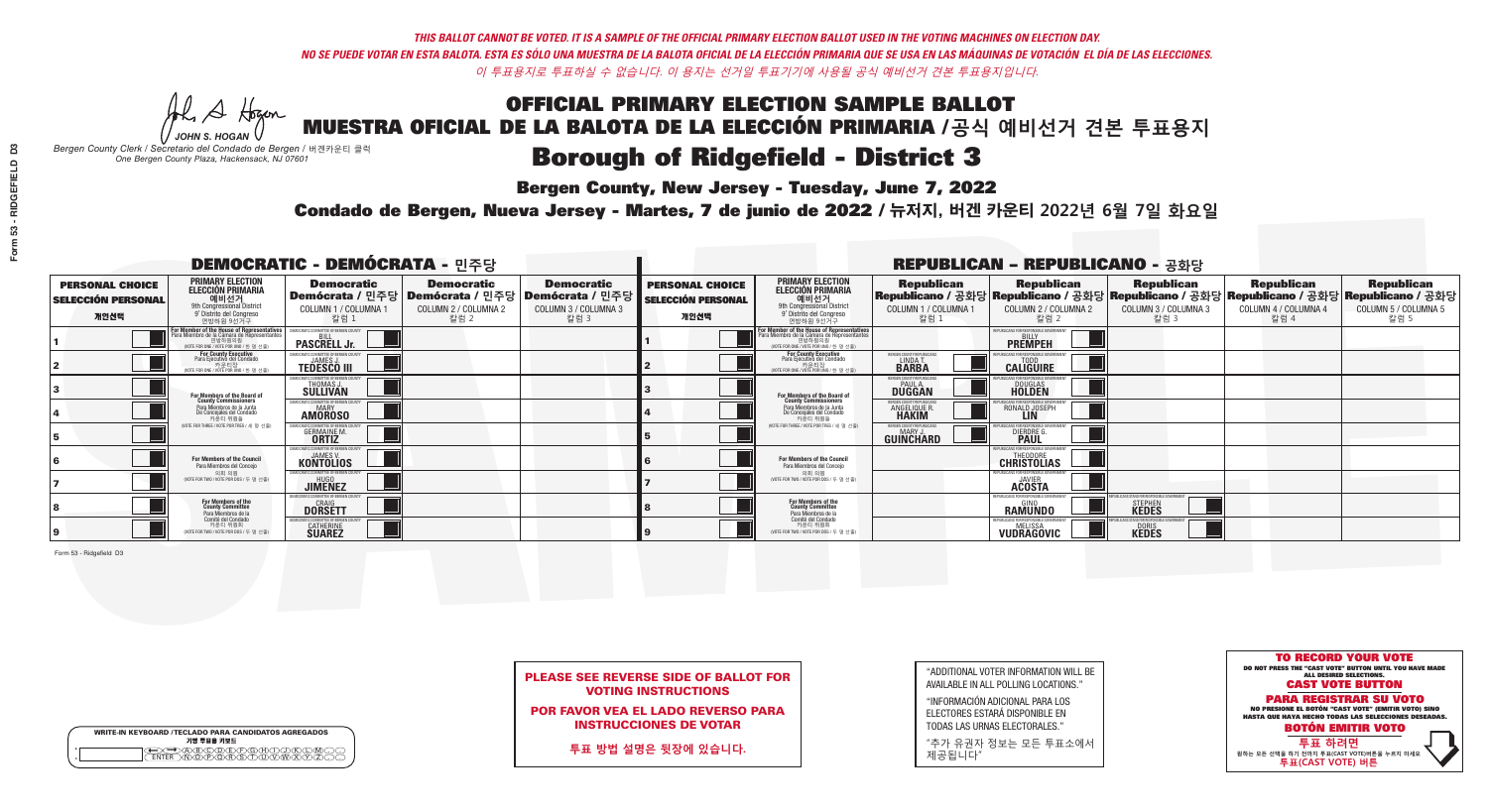A Hogen

**Bergen County, New Jersey - Tuesday, June 7, 2022** 

| <b>WRITE-IN KEYBOARD /TECLADO PARA CANDIDATOS AGREGADOS</b><br>기명 투표용 키보드 |  |
|---------------------------------------------------------------------------|--|
| VBCODE/F/G/F/D/<br><b>DÕÃÃÃÃ</b>                                          |  |

*JOHN S. HOGAN Bergen County Clerk / Secretario del Condado de Bergen /* 버겐카운티 클럭 *One Bergen County Plaza, Hackensack, NJ 07601*

Condado de Bergen, Nueva Jersey - Martes, 7 de junio de 2022 / 뉴저지, 버겐 카운티 2022년 6월 7일 화요일 *One Bergen County Plaza, Hackensack, NJ 07601*



PLEASE SEE REVERSE SIDE OF BALLOT FOR VOTING INSTRUCTIONS

POR FAVOR VEA EL LADO REVERSO PARA INSTRUCCIONES DE VOTAR

**투표 방법 설명은 뒷장에 있습니다.**

"ADDITIONAL VOTER INFORMATION WILL BE AVAILABLE IN ALL POLLING LOCATIONS."

"INFORMACIÓN ADICIONAL PARA LOS ELECTORES ESTARÁ DISPONIBLE EN TODAS LAS URNAS ELECTORALES."

"추가 유권자 정보는 모든 투표소에서 제공됩니다"

|                                                             |                                                                                                                                                      | <b>DEMOCRATIC - DEMÓCRATA - 민주당</b>                                                   |                                                   |                                                                          |                                                             | <b>REPUBLICAN - REPUBLICANO - 공화당</b>                                                                                                        |                                                           |                                                        |                                                                                                                                                |                                                   |                                                   |
|-------------------------------------------------------------|------------------------------------------------------------------------------------------------------------------------------------------------------|---------------------------------------------------------------------------------------|---------------------------------------------------|--------------------------------------------------------------------------|-------------------------------------------------------------|----------------------------------------------------------------------------------------------------------------------------------------------|-----------------------------------------------------------|--------------------------------------------------------|------------------------------------------------------------------------------------------------------------------------------------------------|---------------------------------------------------|---------------------------------------------------|
| <b>PERSONAL CHOICE</b><br><b>SELECCIÓN PERSONAL</b><br>개인선택 | <b>PRIMARY ELECTION</b><br><b>ELECCIÓN PRIMARIA</b><br>예비선거<br>애 employee http://www.assis<br>9° Distrito del Congreso<br>연방하원 9선거구                  | <b>Democratic</b><br>│Demócrata / 민주당│Demócrata / 민주당<br>COLUMN 1 / COLUMNA 1<br>칼럼 1 | <b>Democratic</b><br>COLUMN 2 / COLUMNA 2<br>칼럼 2 | <b>Democratic</b><br>; Demócrata / 민주당 /<br>COLUMN 3 / COLUMNA 3<br>칼럼 3 | <b>PERSONAL CHOICE</b><br><b>SELECCIÓN PERSONAL</b><br>개인선택 | <b>PRIMARY ELECTION</b><br>ELECCIÓN PRIMARIA<br>9th Congressional District<br>9° Distrito del Congreso<br>연방하원 9선거구                          | <b>Republican</b><br>COLUMN 1 / COLUMNA 1<br>칼럼 1         | <b>Republican</b><br>COLUMN 2 / COLUMNA 2<br>칼럼 2      | <b>Republican</b><br>Republicano / 공화당 Republicano / 공화당 Republicano / 공화당 Republicano / 공화당 Republicano / 공화당<br>COLUMN 3 / COLUMNA 3<br>칼럼 3 | <b>Republican</b><br>COLUMN 4 / COLUMNA 4<br>칼럼 4 | <b>Republican</b><br>COLUMN 5 / COLUMNA 5<br>칼럼 5 |
|                                                             | <b>For Member of the House of Representatives</b><br>Para Miembro de la Cámara de Representantes<br>연방하원의원<br>(VOTE FOR ONE / VOTE POR UNO / 한 명 선출) | DEMOCRATIC COMMITTEE OF BERGEN COUNT<br><b>PASCRELL Jr.</b>                           |                                                   |                                                                          |                                                             | For Member of the House of Representatives<br>Para Miembro de la Cámara de Representantes<br>연방하원의원<br>(VOTE FOR ONE / VOTE POR UNO / 한 명 선출 |                                                           | EPUBLICANS FOR RESPONSIBLE GOVERNMEN<br><b>PREMPEH</b> |                                                                                                                                                |                                                   |                                                   |
|                                                             | <b>For County Executive</b><br>Para Ejecutivo del Condado<br>7 카운티장<br>(VOTE FOR ONE / VOTE POR UNO / 한 명 선출)                                        | DEMOCRATIC COMMITTEE OF BERGEN COUNTY<br><b>TEDESCO III</b>                           |                                                   |                                                                          |                                                             | For County Executive<br>Para Ejecutivo del Condado<br>, 카운티장<br>(VOTE FOR ONE / VOTE POR UNO / 한 명 선출                                        | BERGEN COUNTY REPUBLICANS<br>LINDAT.                      | <b>CALIGUIRE</b>                                       |                                                                                                                                                |                                                   |                                                   |
|                                                             | For Members of the Board of<br>County Commissioners                                                                                                  | MOCRATIC COMMITTEE OF BERGEN COUN<br><b>THOMAS J.</b><br><b>SULLIVAN</b>              |                                                   |                                                                          |                                                             | For Members of the Board of<br>County Commissioners                                                                                          | RGEN COUNTY REPUBLICAI<br><b>PAUL A.</b><br><b>DUGGAN</b> | <b>DOUGLAS</b>                                         |                                                                                                                                                |                                                   |                                                   |
|                                                             | Para Miembros de la Junta<br>De Concejales del Condado<br>카우티 위원들                                                                                    | MOCRATIC COMMITTEE OF BEBGEN COUNT<br><b>MARY</b><br><b>AMOROSO</b>                   |                                                   |                                                                          |                                                             | Para Miembros de la Junta<br>De Concejales del Condado<br>카운티 위원들                                                                            | <b>RGEN COUNTY REPUBLICAN</b><br><b>ANGELIQUE F</b>       | RONALD JOSEPH                                          |                                                                                                                                                |                                                   |                                                   |
|                                                             | NOTE FOR THREE / VOTE POR TRES / 세 명 선출)                                                                                                             | <b>GERMAINE M</b><br><b>ORTIZ</b>                                                     |                                                   |                                                                          |                                                             | NOTE FOR THREE / VOTE POR TRES / 세 명 선출                                                                                                      | ERGEN COUNTY REPUBLICAN:<br><b>GUINCHARD</b>              | DIERDRE                                                |                                                                                                                                                |                                                   |                                                   |
|                                                             | <b>For Members of the Council</b><br>Para Miembros del Conceio                                                                                       | <b>KONTOLIOS</b>                                                                      |                                                   |                                                                          |                                                             | <b>For Members of the Council</b><br>Para Miembros del Conceio                                                                               |                                                           | <b>CHRISTOLIAS</b>                                     |                                                                                                                                                |                                                   |                                                   |
|                                                             | 의회 의원<br>NOTE FOR TWO / VOTE POR DOS / 두 명 선출)                                                                                                       | EMOCRATIC COMMITTEE OF BERGEN COUNT<br><b>JIMENEZ</b>                                 |                                                   |                                                                          |                                                             | 의회 의원<br>WOTE FOR TWO / VOTE POR DOS / 두 명 선출)                                                                                               |                                                           | PUBLICANS FOR RESPONSIBLE GOVERNMEN<br><b>ACOSTA</b>   |                                                                                                                                                |                                                   |                                                   |
|                                                             | For Members of the<br>County Committee<br>Para Miembros de la<br>Comité del Condado                                                                  | 'RATIC COMMITTEE OF RERGEN COL<br><b>GEROME</b><br><b>RANIERI</b>                     |                                                   |                                                                          |                                                             | For Members of the<br>County Committee<br>Para Miembros de la<br>Comité del Condado                                                          |                                                           | UBI ICANS FOR RESPONSIBI E I<br>ADALBERTO              | ROBERT W.                                                                                                                                      |                                                   |                                                   |
|                                                             | 카운티 위원회<br>(VOTE FOR TWO / VOTE POR DOS / 두 명 선출)                                                                                                    | IC COMMITTEE OF BERGEN COUNT<br><b>BERNICE</b><br><b>RANIERI</b>                      |                                                   |                                                                          |                                                             | 카운티 위원회<br>VOTE FOR TWO / VOTE POR DOS / 두 명 선출)                                                                                             |                                                           | <b>NO PETITION FILED</b>                               | <b>BARBARA</b><br><b>MOSHER</b>                                                                                                                |                                                   |                                                   |